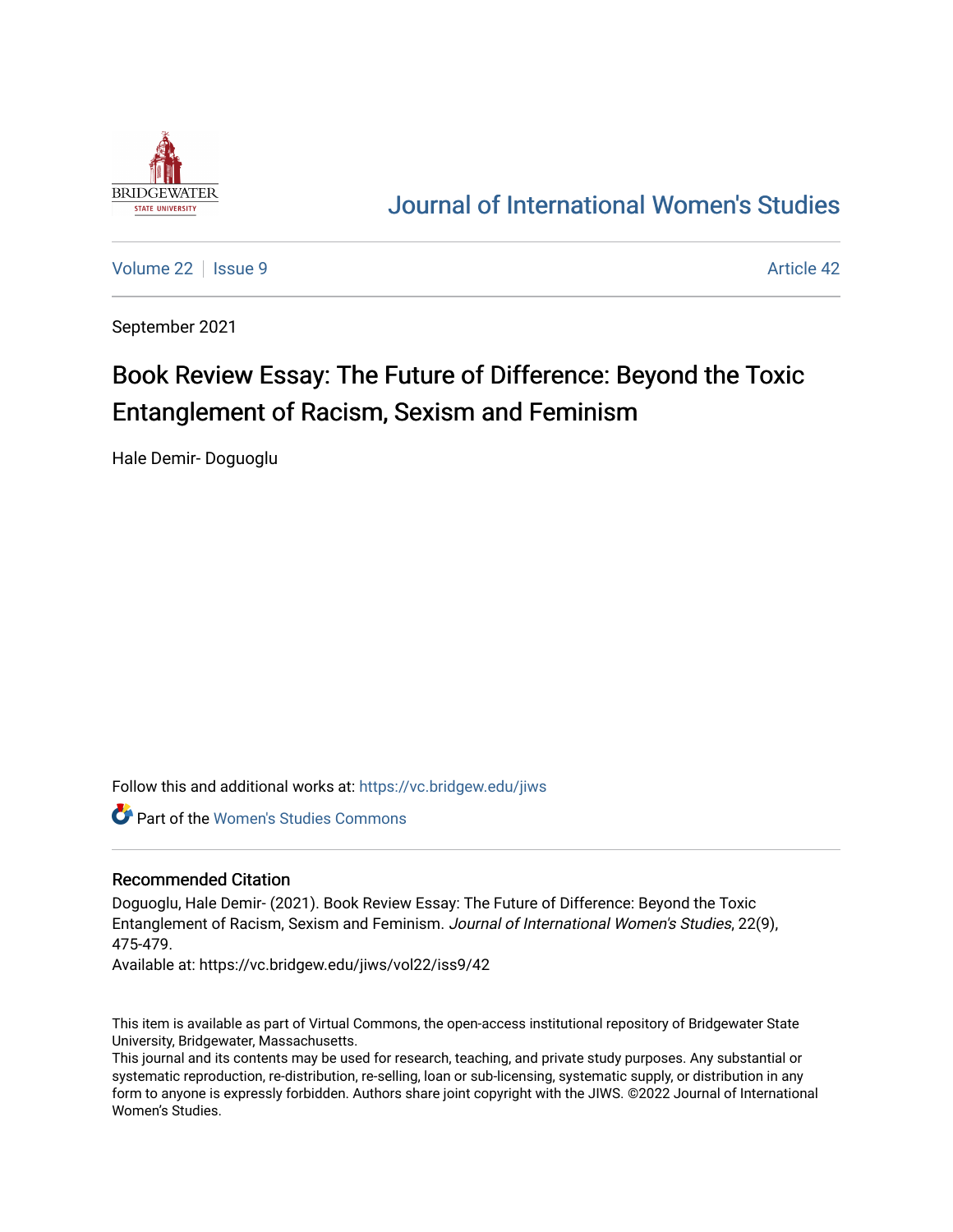Doguoglu: Book Review Essay: The Future of Difference: Beyond the Toxic Entanglement of Racism, Sexism and Feminism

This journal and its contents may be used for research, teaching and private study purposes. Any substantial or systematic reproduction, re-distribution, re-selling, loan or sub-licensing, systematic supply or distribution in any form to anyone is expressly forbidden. ©2021 Journal of International Women's Studies.

### *Book Review Essay: The Future of Difference: Beyond the Toxic Entanglement of Racism, Sexism and Feminism*[1](#page-1-0)

#### Hale Demir-Doguoglu<sup>[2](#page-1-1)</sup>

Feminist sociologists Sabine Hark and Paula-Irene Villa open Chapter 1 of *The Future of Difference* with an apt question that echoes across the rest of the book: "Can't you *see* what's before you? (2020, p. 1). Before long, they make the complexity of answering such a question quite clear. The topic of discussion is the discourse surrounding the events of New Year's Eve 2015 in Cologne, Germany, a night that "stands for a tectonic shift in Germany's social fabric" (2020, p. 3). In the early days of 2016, women who participated in Cologne's public celebrations began to report several incidents of theft, sexual harassment, and sexual assault, some of them by groups of men. By January  $4<sup>th</sup>$ , the perpetrators were described by German national media and the police as "foreign" or "Arab" or "North African" in origin. In the ensuing outcry, Hark and Villa argue that a particular narrative quickly took hold: one that was characterized by racist and essentializing notions of Muslim men, and by extension, of Islam as a whole. Migrants as a group were implied to be responsible for sexual violence in Germany and there were calls by prominent conservative political figures—domestically and internationally—to close the borders and implement stricter immigration/asylum policies to prevent the "Islamification" of Europe.

As noted in the preface, Hark and Villa's intentions here are not to provide a detailed summary of the events of the night, and those looking for such a summary are advised to seek other sources. Rather, they are concerned with what Cologne has come to signify in the public and political imagination, namely, the so-called barbarity of the "sex-starved" Muslim man and the perceived "failure" of European asylum policy (2020, p. 60). They are also troubled by the mobilization of feminism in the service of populist and nationalist rhetoric that demonizes migrants and Muslims. Over the course of several chapters, Hark and Villa carefully unpack the role that Cologne has played and continues to play in a "series of highly effective ideological operations—mainly objectifications of difference—which now serve to shore up social hierarchies in Germany" (2020, p. 7). In their view, Cologne was used to organize and reinforce existing essentializations of "the other," re-positioning Muslims as backward, uncivilized and (sexually) violent threats to national security, while elevating whiteness and the West as implicitly feminist, enlightened and tolerant (to a fault) in comparison. These homogenized representations of "us" and "them" were discursively hardened and taken up as ontologically self-evident. Hark and Villa closely examine how differences are constructed, ossified and maintained via images and discourse and ultimately argue for vigilant resistance against polarized, vague and undifferentiated articulations of difference. They see *feminist* resistance as particularly crucial in the wake of "femonationalist"

<span id="page-1-0"></span><sup>1</sup> Hark, S. and Villa, P-L. (2020). *The Future of Difference: Beyond the Toxic Entanglement of Racism, Sexism and Feminism.* London, England: Verso Books.<br><sup>2</sup> Hale Demir-Doguoglu is a PhD student in the Department of Gender, Sexuality and Women's Studies at Western

<span id="page-1-1"></span>University, Canada. Her background is in feminist ethics and feminist epistemology, and she is interested in antiracist, decolonial, and "Third World" feminist interventions in Western feminism. Email: hdoguogl@uwo.ca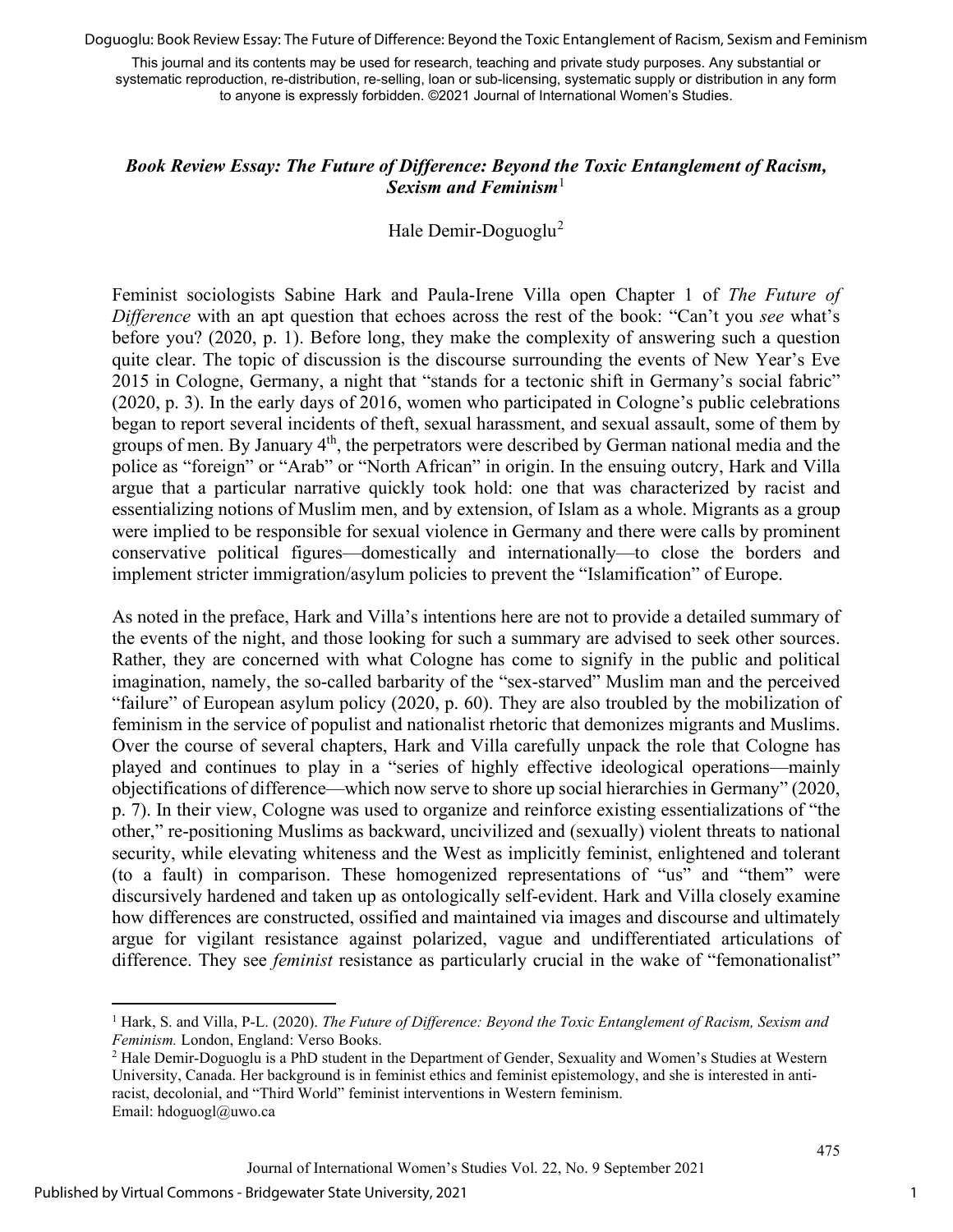arguments rooted in the dehumanization, homogenization, and domination over "the other," pointing to the urgent need to extricate feminism from its complicities in nationalist projects of domination (2020, p. 92).

In addressing the components of *The Future of Difference*, Chapter 1 takes a theoretical dive into how Cologne has come to represent more than the sum of its parts. Hark and Villa set the familiar post-structuralist and Foucauldian stage where meaning is ascribed to things via discourse, and where the production of knowledge about a certain "truth" is ongoing and itself embedded within social, cultural and political relations of power (2020, p. 2). The "fact" of Cologne has thus been brought into being via a combination of "media attention, political interpellation, cultural, religious, governmental and other interpretations, police actions […] and much, much more," (2020, p. 8). Understanding the underlying mechanisms of this production and the kind of world that it generates in turn is one of the central aims of the book.

Particular attention is paid to how the "fact" of Cologne—with its assigned meanings and alleged "truths"—has poured back into "the social reservoir of knowledge" in Germany and elsewhere, redrawing lines of citizenship and exclusion, of belonging and otherness, and of domination and subordination (2020, p. 9). The key to much of their early analysis is Hedwig Dohm's concept of *Versämtlichung:* a discursive project through which we "construct, ossify, and maintain imaginary others" (2020, p. 10). *Versämtlichung* is referenced often as Hark and Villa explain how "differences are anchored, made meaningful and roped into everyday political life," in the service of dominant groups and cultures and at the expense of marginalized and dominated "others" (2020, p. 17).

Chapter 2 takes us through the narrative that emerged in the wake of Cologne. "Muslim perpetrators" were quickly presented as an existential terrorist threat to the German state, closely bound up with "morally virulent 'us and them' distinction[s]" and the "(re)activation of a racially charged everyday 'common sense'" (2020, p. 25). Hark and Villa outline how dichotomizing racist Manichaean "truths" were discursively produced, reproduced and re-affirmed in the days following Cologne, emboldened by the "ethnicization of sexism" and "reflexive Eurocentrism," which worked together to shore up the image of Muslim men as dangerous, unpredictable and sexually incontinent while framing Western men as inherently feminist and singularly capable of self-control (2020, p. 32).

Chapter 3 is concerned primarily with the world that is produced out of the image of Cologne. Following Judith Butler's inquiries into the question of who has access to the category of "human," Hark and Villa ask: who does this emergent post-Cologne world paint as monstrous and deviant? Who does it make you care about and relate to? Who does it make you hate and alienate? And perhaps most crucially: whose interests does such a world serve, and to what end? They do not pose the final question, though they allude to some of the answers. Images are by their nature referential, and so the world that is produced out of the image of Cologne is one that has already been partially constructed by other images and worlds preceding it (2020, p. 53). This construction appears to be as old as Western colonial thought: a familiar fantasy wherein the White/Anglo/German woman is "the embodiment of culture, of nation, and of Western civilization," while the Brown/Black/Muslim/migrant man is allegedly the "savage" antagonist who threatens the purity of the white woman and in so doing threatens "civilization" (2020, p. 54).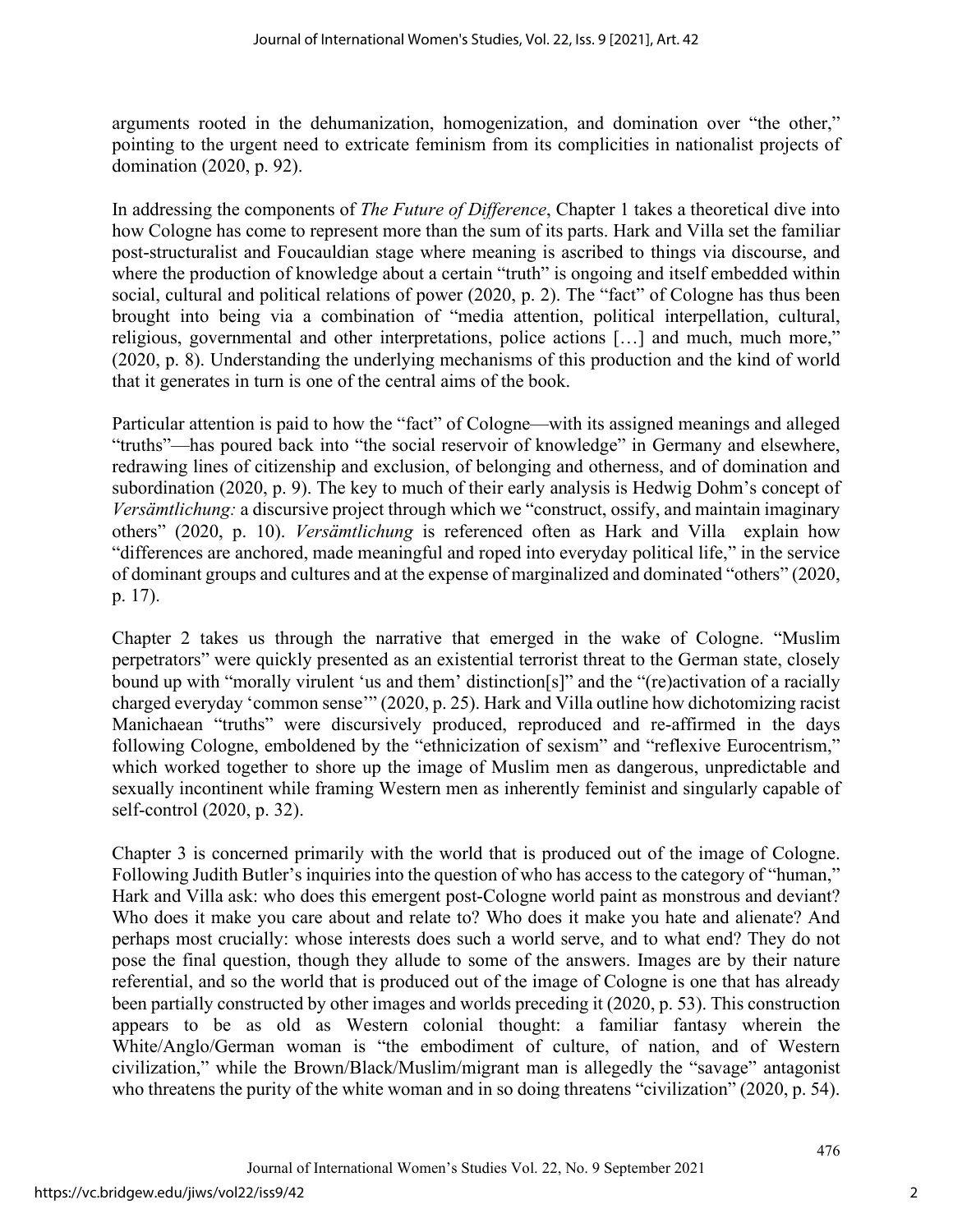This section of their work invites my first round of critique. Aside from brief mentions of Edward Said and a discussion of Frantz Fanon's foundational *Black Skin, White Masks* (1952)*,* there is a lack of theoretical engagement with prominent post-colonial scholars (such as Said, Chandra Talpade Mohanty, and Gayatri Spivak), many of whom have at length written about the dehumanizing, imperialist and orientalist constructions of the Third World "other" in relation to the deified Western subject. Said's fleeting appearances are puzzling given the central explanatory role that the concept of othering occupies in the book.

Hark and Villa conclude that the totalizing discursive world borne of Cologne is comfortably in line with hegemonic, racist, Islamophobic and imperialist ways of knowing and seeing. Where does this colonial binary leave us? What are its real-world consequences, for instance in terms of foreign policy and militarist interventions in the Middle East? While domestic policy consequences are discussed, other materially grounded lines of inquiry—particularly in relation to militarism—are sparse. A chapter or a section specifically focusing on such questions would have, in my view, served to ground the more theoretical work and render visible the myriad connections that exist between discursive forms of othering and imperial violence.

One consequence of othering that Hark and Villa mention is the erasure of intra-community discussions. They call back to this in Chapter 4 via Sineb El Masrar, who elaborates on the tricky "balancing act" she must engage in as a Muslim feminist, caught between contributing to the negative stereotypes associated with Islam on the one hand and "defend[ing] Muslims against any and all criticisms" and thereby garnering unwanted praise from conservative Islamic groups on the other (2020, p. 97). This is a welcome and interesting perspective that adds a lot of value in terms of illuminating the stakes associated with failing to resist totalizing representations. The problem of "othering and ruling" here connects to a serious and well documented epistemic issue: belonging to cultures that have been othered through dominant racist discourses can leave one in a position of having to either engage in self-censorship and testimonial smothering or accept that by voicing criticism one may be putting members of one's own community (including oneself) at increased risk of harm. Hark and Villa's call to recognize and resist discursive othering would only be strengthened by devoting more space to the testimonies of Muslim women engaged in difficult critical work in their communities.

Chapter 4 deals with the response of some German feminists to the events at Cologne, particularly Alice Schwarzer, the editor in chief of *EMMA*, a longstanding German feminist magazine. Hark and Villa argue that Schwarzer utilized "the sound of othering" to bolster Islamophobia under the guise of feminist critique (2020, p. 79). Rather than denounce her as not *really* a feminist, Hark and Villa suggest that feminism itself has always been pluralistic. They argue: "we must extricate feminism from its deep entanglement with the colonial legacy (of othering that which is 'foreign') [...] this also means freeing it from its complicity with the politics of securitization, discipline and carcerality, and ending its promotion of xenophobic and exclusionary border regimes" (2020, p. 82). Considering how to embark on such a project of detoxification, Hark and Villa posit that "we must shun every possible complicity with racist and sexist discourses" and resist militarization alongside "neoliberal processes of dehumanization and dispossession" (2020, p. 98-99). An obvious question left unexplored is whether decolonization is, in a word, possible given the long history of feminist alliances with White supremacist interests against the interests of women of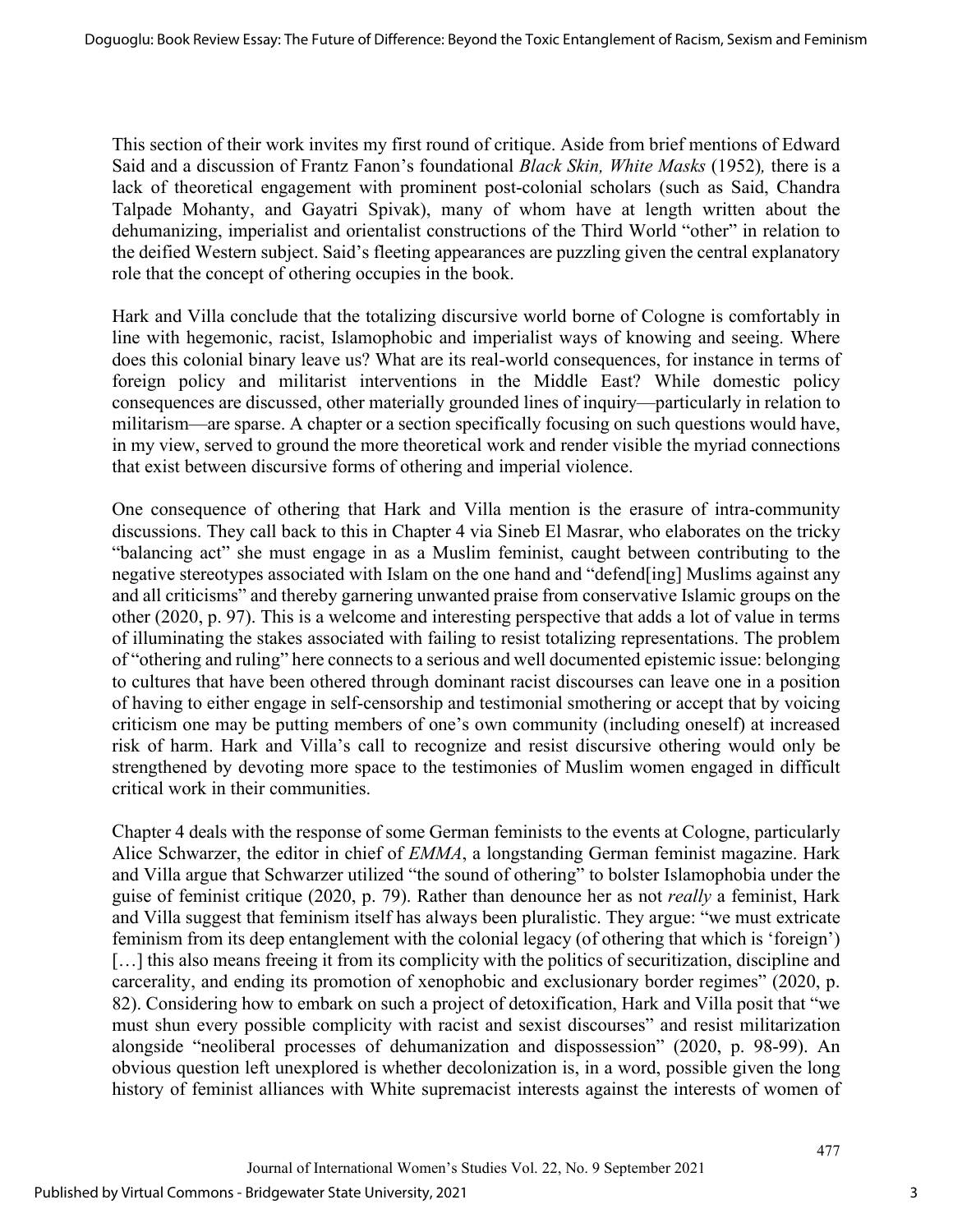color. Alice Walker's concept of Womanism comes to mind here as an alternative to feminisms that refuse to center race and racism and take seriously the issues of multiply marginalized women (Walker, 1983). It would have been interesting to see Hark and Villa consider some of the proposed answers to an age-old question in feminist spaces.

A final critique is related to an issue that is particularly pronounced in Chapter 4 and concerns the intended audience of this book. While the discussion throughout is always interesting, nuanced, and committed to practicing what it preaches in terms of self-reflexivity, some of the conclusions drawn may ultimately not be novel for Muslim feminists, especially those living in Germany. In addition, the machinations of how racialized populations are often persistently othered through a combination of nationalist and racist colonial discourses will likely be familiar ground for those who are well-versed in critical race and post-colonial theory. This leads me to believe that the book seeks to function primarily (though not exclusively) as a call to action for White (German) feminists, urging them to examine their own complicities and to reject the racist, nationalist, imperialist and militarist associations that implicate them (and by extension their feminism) in the oppression of others. If I am correct about this, I am curious as to why Hark and Villa refrained from naming their audience. Greater clarity in this regard might have avoided certain sections of the text on collective responsibility—which one can grasp as referring to a specific *kind* of German, a specific kind of woman, academic, journalist, politician (i.e., white, culturally Christian)—from coming off as though it is inadvertently obfuscating the role of White supremacy in this issue. Moreover, the ascription of ongoing responsibility seemingly equitably—or rather, vaguely, via undifferentiated terms like "we"—when the resulting harm of othering and Islamophobia is inequitably distributed, may leave some readers unsatisfied.

The question of responsibility comes up once again in the closing chapter. Hark and Villa advise us to think through difference *differently*, and to resist polarizing populist rhetoric in favor of an ethos that "pursues the virtues of nuance and de-escalation" (134). It is fitting, therefore, that Chapter 5 is in the form of a dialogue between Hark and Villa, providing a refreshing change of pace from the reference-rich format of the rest of the book. Written exclusively for the English translation, Hark and Villa take up some of the criticisms they received when the German version of their book was published in 2017. Their earnest discussion is thought provoking and deals with some of their uncertainties in relation to how we may begin to live up to the decidedly ambitious project of detoxifying feminism from its racist and imperialist entanglements.

*The Future of Differ*ence is no doubt a sorely needed contribution to the polarizing discourse surrounding Cologne. The English translation will also challenge feminists outside of Germany to interrogate our complicities in racism, Western imperialism, Islamophobia, and various forms of racialized othering. Ultimately, *The Future of Difference* renders a little more visible a possible future that is more just, less hateful, less divided—though no less dynamic and heterogenous—on the other side of the current oppositional political landscapes within which many of us unfortunately live.